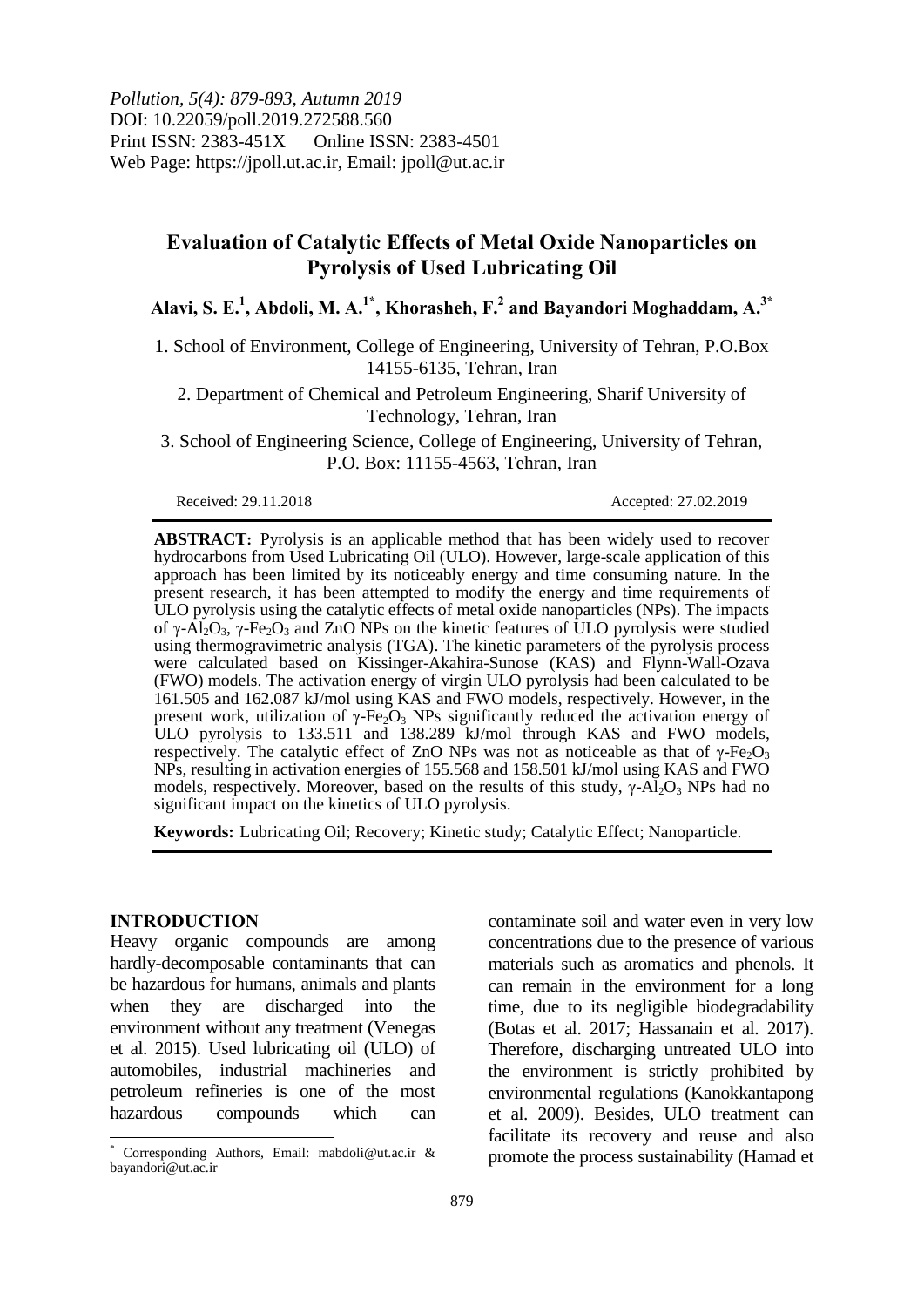al. 2005). Thus in recent years, numerous attempts have been made to find an efficient method for ULO recovery.

Among various influential parameters that can be taken into account when choosing the best recovery method, temperature, operational costs and the quality of ultimate recovered product are considered as the most important ones (Jafari and Hassanpour 2015). Thermal processes such as cracking, hydrotreating and pyrolysis techniques have attracted a great deal of attention, as they result in ultimate products with noticeable qualities and can be applied in large industrial scales (Kim et al. 2013; Manasomboonphan and Junyapoon 2012; Permsubscul et al. 2007; Wang et al. 2016). However, the significantly time and energy consuming nature of these methods will elevate the operational costs and raise doubts about their application in industrial scales (Fuentes et al. 2007).

Therefore, kinetic modification of these methods has become the subject of several researches. Finding an appropriate catalyst that is capable of modifying the kinetic parameters of the recovery process to reduce the required temperature has been the main focus of recent studies (Mortensen et al. 2011). Nanomaterials including nanoparticles and Carbon-based nanostructures, zeolites and biochar are the materials which have drawn the attentions to themselves during last year as the catalysts which can improve the kinetic conditions of pyrolysis process, significantly (Das et al. 2017; Meynet et al. 2014; Rehan et al. 2017).

Metallic NPs have been widely utilized as catalysts in different applications, due to their considerable specific surface area (SSA) and great stability at high temperatures (Gawande et al. 2016; Liu 2006). In this regard, many attempts have been made to improve hydrocarbon recovery and thermal treatment using metallic NPs (Armstrong et al. 2003; Bera and Belhaj 2016). Hosseinpour et al. (2014) have used

 $Co<sub>3</sub>O<sub>4</sub>$ , NiO, CuO, Mn<sub>2</sub>O<sub>3</sub>, Fe<sub>2</sub>O<sub>3</sub>, and WO<sub>3</sub> nanoparticles to improve the pyrolysis of asphaltene towards advanced in-situ combustion enhanced oil recovery (EOR). According to their findings, NiO and  $Co<sub>3</sub>O<sub>4</sub>$ had the greatest and lowest adsorption capacities towards asphaltene, respectively. However, according to the calculated activation energies for asphaltene oxidation,  $WO<sub>3</sub>$  and  $Co<sub>3</sub>O<sub>4</sub>$  needed the greatest and lowest levels of activation energy for asphaltene oxidation. In other words, higher redox activities of metal oxides are associated with lower activation energies (Hosseinpour et al. 2014). Amrollahi Biyouki et al. (2017) studied in-situ combustion in the presence of catalytic metal oxide NPs as a method of EOR for heavy oil reservoirs. NiO nanoparticles were dispersed in heavy oil model solutions of asphaltene in toluene-vacuum gasoil. The droplet size, stability and interface elasticity of the emulsions were also monitored. According to the results of their research, the in-situ synthesized NiO nanoparticles increased the coke formation tendency by almost 48% and lowered the coke combustion temperature by about 130 °C. Moreover, the viscosity of the model oil decreased by 2–8% during the insitu synthesis procedure, indicating an in-situ upgrading potential for the process (Biyouki et al. 2017). Naz et al (2014) applied zeolites to convert ULO to diesel fuel through pyrolysis at 500°C. The chemical composition of the prepared diesel included saturated and unsaturated hydrocarbons with carbon chain in the range of C9-C27. Furthermore, the synthetized diesel showed a noticeable energy recovery (by 85-90%) from ULO and was comparatively impurityfree, with low levels of sulphur, oxygen, and polycyclic aromatic hydrocarbons (PAHs) (Naz et al. 2014).

In this research, the catalytic impacts of metal oxide NPs  $(\gamma-A)_{2}O_{3}$ ,  $\gamma-Fe_{2}O_{3}$  and ZnO) on ULO pyrolysis studied and their modifications on the kinetic parameters of the process were compared with each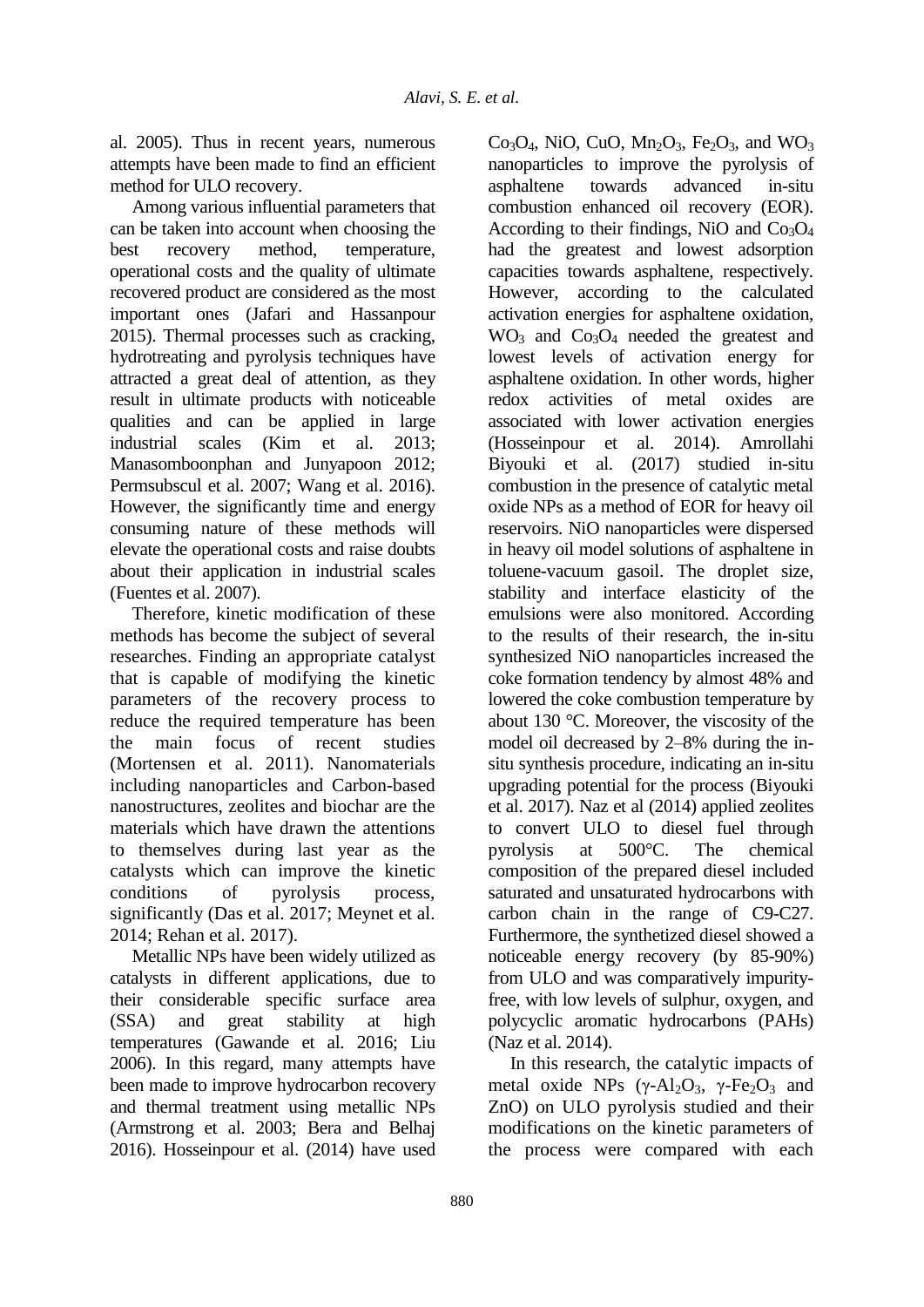other. Thermogravimetric analysis (TGA) was used to study the differences between ULO samples during the pyrolysis process. Kissinger-Akahira-Sunose (KAS) and Flynn-Wall-Ozava (FWO) models were applied to calculate the kinetic effects of metal oxide NPs on the pyrolysis process.

### **MATERIAL AND METHODS**

The automobile ULO used in this research was collected from a garage in Tehran (Iran) and its specifications have been presented in Table 1.

Thermogravimetric analysis (TGA) was conducted to study ULO pyrolysis. At the first stage, a sample of ULO without any catalyst was analyzed using a TGA METTLER TOLEDO device (TGA/DSC1, Switzerland). The initial weight of the sample in each test was about 10-12 mg. Tests were conducted at heating rates of 5, 10 and 20 °C/min over the temperature range of 25 to 600°C (Liu et al. 2015; Syed et al. 2011). In the next step, the mixtures

of ULO and each metal oxide nanoparticle at a concentration of 500 mg/L were prepared and ultra sonicated for 30 minutes at 50°C to prevent NPs agglomeration and provide a homogenous dispersion of NPs in the sample (Taurozzi et al. 2011). All samples were studied using TGA at the same heating rate and temperature range so as to determine the impacts of each metal oxide NP on ULO pyrolysis. Nitrogen gas with flowrate of 50mg/L is used during the pyrolysis process as the inert gas.

 $\gamma$ -Al<sub>2</sub>O<sub>3</sub>,  $\gamma$ -Fe<sub>2</sub>O<sub>3</sub> and ZnO are among the most commonly used nanoparticles in environmental and hydrocarbon recovery applications, due to their high stability at different pressures and temperatures and providing a noticeable SSA (Latiff et al. 2011; Negin et al. 2016; Nezhdbahadori et al. 2018). Metal oxide NPs used in this study were bought from Neutrino® Ltd. (Iran) and their specifications have been shown in Table 2.

| <b>Parameters</b>                            | <b>Test Results</b> | <b>Parameters</b>       | <b>Results</b> |
|----------------------------------------------|---------------------|-------------------------|----------------|
| Appearance                                   | Dark                | Ultimate Analysis (wt%) |                |
| Density 15 $^{\circ}$ C (g/cm <sup>3</sup> ) | 0.8854              |                         | 84.21          |
| Specific Gravity $(15/4 °C)$                 | 0.8861              | Н                       | 13.43          |
| <b>API</b> Gravity                           | 28.2                | N                       | <b>ND</b>      |
| Viscosity $40^{\circ}$ C (cSt)               | 102.3               | S                       | 0.54           |
| Viscosity $100^{\circ}$ C (cSt)              | 11.2                | Metals Content (ppm)    |                |
| Flash Point $(^{\circ}C)$                    | 174                 | Ba                      | $<$ 5          |
|                                              |                     | A1                      | $<$ 5          |
| Proximate analysis (wt%)                     |                     | Сr                      | $<$ 5          |
| <b>Volatile Matters</b>                      | 97.7                | Cu                      | $<$ 5          |
| Ashes                                        | 1.3                 | Zn                      | 721            |
| Moisture                                     | 0.85                | Fe                      | 68             |
|                                              |                     | Ni                      | <5             |

**Table 1. ULO Specifications**

| Formula               | $Al_2O_3$                  | Fe <sub>2</sub> O <sub>3</sub> | ZnO                       |  |
|-----------------------|----------------------------|--------------------------------|---------------------------|--|
| Phase                 | Gamma                      | Gamma                          |                           |  |
| Purity                | 99.9%                      | 99%                            | 99.9%                     |  |
| Average Particle size | $20 \text{ nm}$            | $25 \text{ nm}$                | $45 \text{ nm}$           |  |
| <b>SSA</b>            | $120 \text{ m}^2/\text{g}$ | $50 \text{ m}^2\text{/g}$      | $40 \text{ m}^2/\text{g}$ |  |
| Morphology            | Spherical                  | Spherical                      | Spherical                 |  |
| Density               | 3.65 $g/cm^3$              | 5.24 $g/cm3$                   | 5.6 $g/cm^3$              |  |
| Appearance            | White powder               | Red brown powder               | White                     |  |
| Molecular weight      | $101.96$ g/mol             | 159.69 $g/mol$                 | $81.37$ g/mol             |  |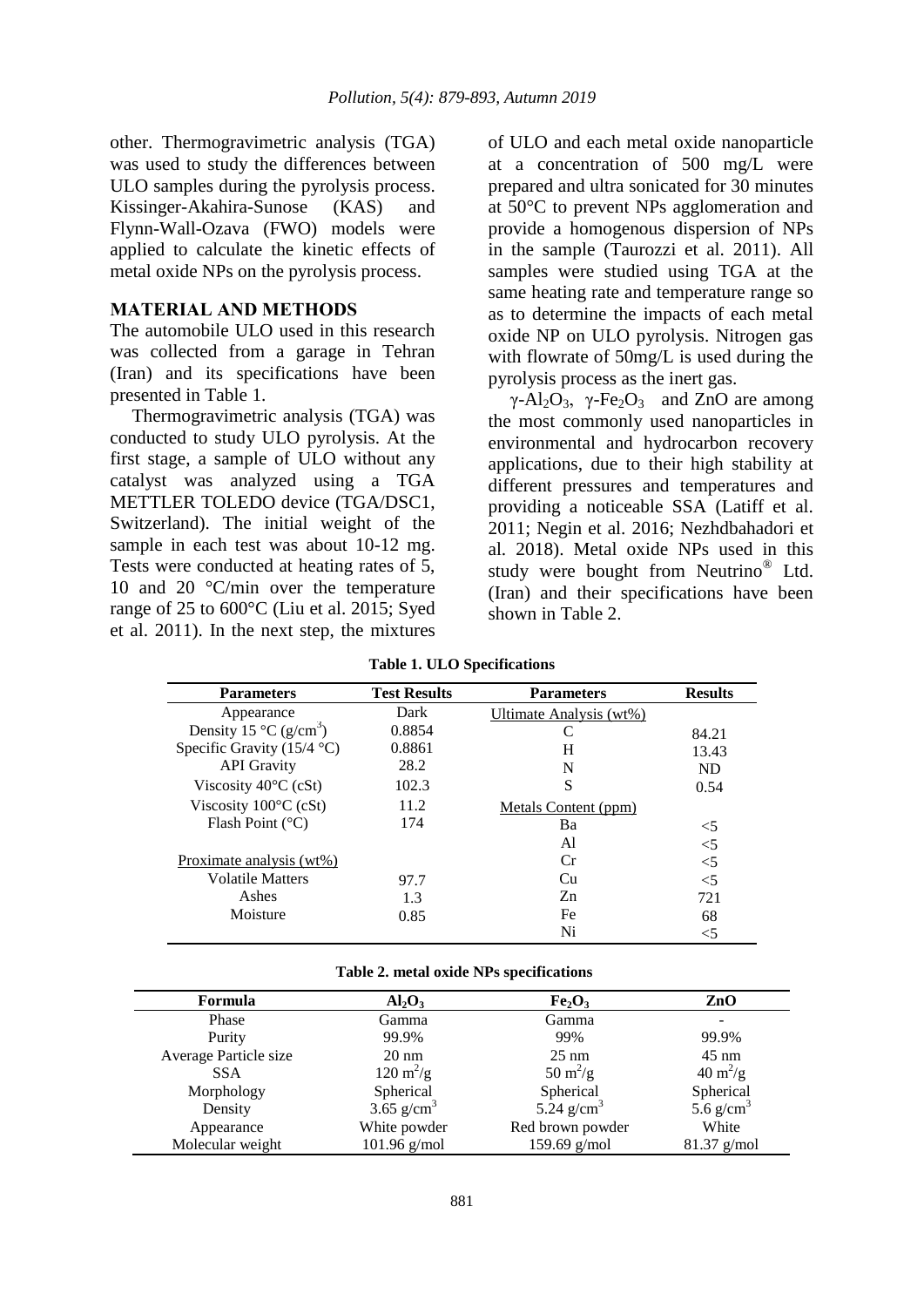

**Fig. 1***.* **SEM** images for (A)  $\gamma$ -Al<sub>2</sub>O<sub>3</sub>, (B)  $\gamma$ -Fe<sub>2</sub>O<sub>3</sub> and (C) ZnO nanoparticles

Scanning electron microscopy (SEM) using MIRA3 instrument (TESCAN, US) was conducted to characterize the nanoparticles used in this study (γ-Al<sub>2</sub>O<sub>3</sub> γ- $Fe<sub>2</sub>O<sub>3</sub>$ , and ZnO). During the tests, SEM magnification was 200 kX with a 200 nm scale for each metal oxide NPs sample. Figure 1 shows the SEM images of metal oxide NPs used in this study.

As it can be seen in the figure, the sizes of γ-Al2O3, γ-Fe2O3 and ZnO NPs were in the ranges of 30 to 38 nm, 11 to 42 nm and 15 to 73 nm, respectively.

TGA has been frequently used to calculate the kinetic parameters of hydrocarbon compound decomposition during pyrolysis (Barneto et al. 2014; Kim et al. 2003). Kissinger-Akahira-Sunose (KAS) and Flynn-Wall-Ozava (FWO) methods are two commonly used models for kinetic analysis of pyrolysis process, due to their generality, desirable accuracy and rational assumptions (Flynn and Wall 1966; Kissinger 1957; Vyazovkin 2008).

Kinetic study using TGA is based on variations of sample weight with time and temperature. In all TGA tests, the degree of conversion (X) plays the key role in the calculation of kinetic parameters. It can be obtained using Eq. 1:

$$
X = \frac{w}{w_0 - w_\infty} \tag{1}
$$

Here,  $w_0$ , w and  $w_\infty$  denote the initial weight and the weights of paralyzed and unpyrolyzed fractions of the sample, respectively (Kim et al. 2013).

Kinetic calculations in both KAS and FWO models are started with the equation of reaction rate. The rate of reaction (dX/dt) in a thermal transformation can be written as Eq. 2 (Coats and Redfern 1964):

$$
\frac{dX}{dt} = \beta \frac{dX}{dT} = K(T)f(X) \quad (2)
$$
 (2)

where  $K(T)$  and  $f(X)$  are functions of temperature and conversion, respectively, and  $\beta$  is the heating rate during the process.

As it has been shown in Eq. 2, K (T) is dependent on the temperature. It can be defined through Arrhenius equation, as below (Vyazovkin 2008):

$$
K(T) = k_0 \exp\left(\frac{-E_0}{RT}\right) \tag{3}
$$

 $k_0$  is Arrhenius coefficient, which is normally known as frequency factor.  $E_0$ , R and T in Eq. 3 are activation energy, the universal gas constant and absolute temperature, respectively. One can rewrite Eq. 2 based on Eq. 3, to obtain the following expression:

$$
\frac{dX}{f(x)} = \frac{k_0}{\beta} \exp\left(\frac{-E_0}{RT}\right) dT \tag{4}
$$

Integration of Eq. 4 under the initial conditions of  $X=0$  at  $T=T_0$  (here, 25°C) results in Eq. 5 which is the general kinetic equation of the reaction based on temperature and kinetic parameters (Aboulkas and El Harfi 2008).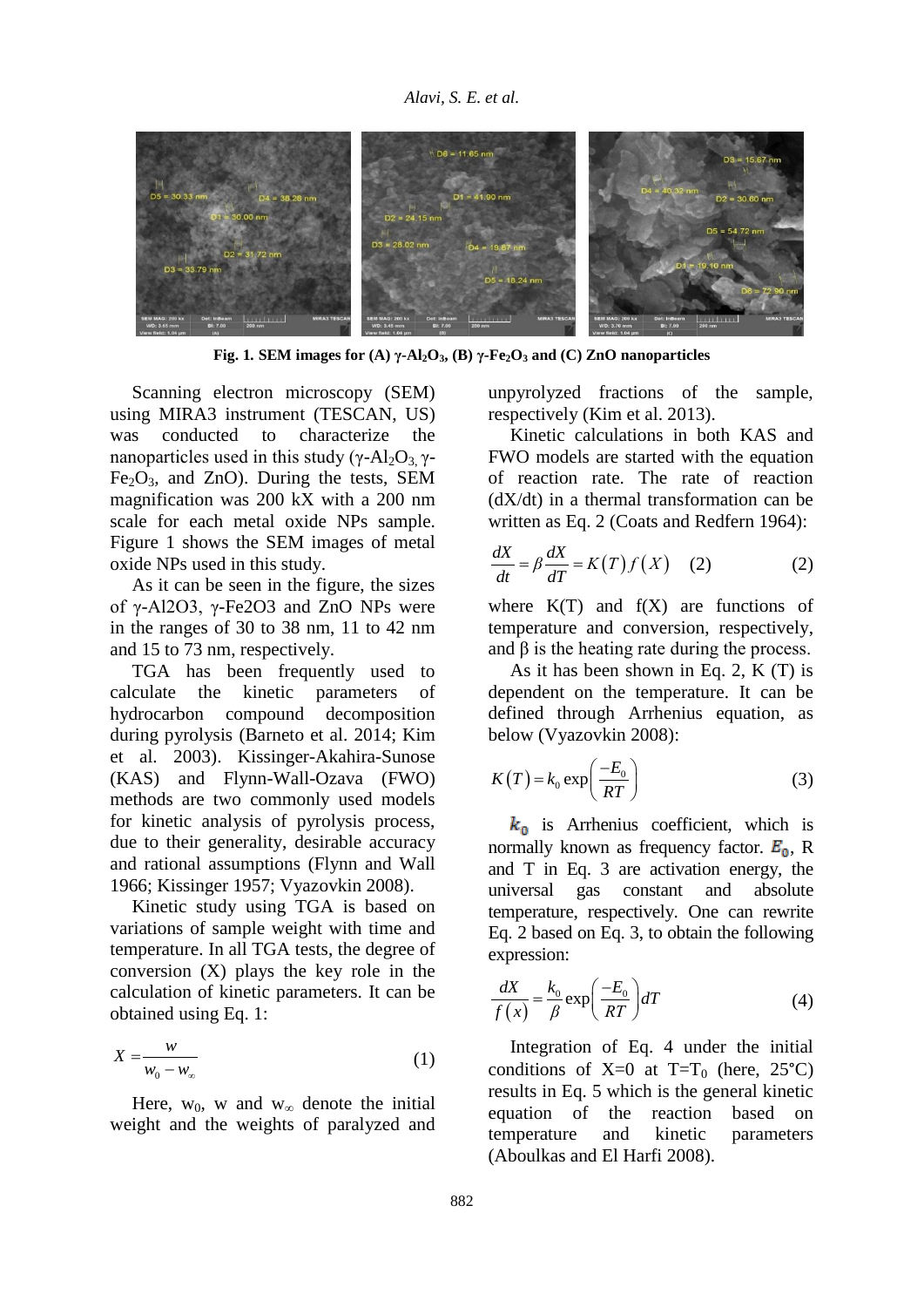$$
g(X) = \int_{0}^{X} \frac{dX}{f(X)} = \frac{k_0}{\beta} \int_{T_0}^{T} \exp\left(\frac{-E_0}{RT}\right) dT
$$
  

$$
= \frac{k_0 E_0}{\beta R} p\left(\frac{E_0}{RT}\right)
$$
 (5)

KAS model is based on the Coats-Redfern approximation which results in the following expression (Coats and Redfern 1964):

$$
\ln \frac{\beta}{T^2} = \ln \frac{k_0 R}{E_0 g(X)} - \frac{E_0}{RT}
$$
 (6)

On the other hand, FWO method is derived from integration and Doyle's approximation, leading to:  $\ln p \left( \frac{E_0}{RT} \right) \cong$ 5.331-1.052  $\left(\frac{E_0}{RT}\right)$  (Doyle 1961). Hence, we have:

$$
\ln \beta = \ln \frac{k_0 E_0}{R. g(X)} - 5.331 - 1.052 \left(\frac{E_0}{RT}\right) \tag{7}
$$

Assuming a first-order reaction,  $g(X)$ can be rewritten as Eq. 8 (Vyazovkin et al. 2011):

$$
g(X) = -\ln(1-X) \tag{8}
$$

Linear fitting of  $\ln(\frac{\beta}{T^2})$  and  $\ln \beta$  vs  $\frac{1}{T}$ data in KAS and FWO methods, respectively, for a constant X (isoconversional points) at three different heating rates of 5, 10 and 20°C/min, gives line slopes of  $\left(-\frac{a_0}{R}\right)$  and  $\left(-\frac{1.052B_0}{R}\right)$ , respectively (Vyazovkin et al. 2011).

# **RESULTS AND DISCUSSION**

In order to study the catalytic effects of metal oxide NPs on the pyrolysis of ULO, it is necessary to first calculate the kinetic parameters (i.e. activation energy and frequency factor) of virgin ULO. In our previous in-detail kinetic study on the virgin ULO, the average activation energy of virgin ULO using KAS and FWO models was calculated to be 161.505 and 162.087 kJ/mol, respectively.

TGA was performed to determine the

kinetic parameters of the pyrolysis process after applying metal oxide NPs. The results are shown in Figures 2 and 3.

As shown in Figure 2, application of  $\gamma$ - $Fe<sub>2</sub>O<sub>3</sub>$  NPs has significantly changed the variations of X with temperature. The presence of γ-Fe<sub>2</sub>O<sub>3</sub> NPs resulted in a relative maximum (around 100°C) in the TGA graph of ULO. Based on the data shown in Table 1 (indicating a negligible moisture level in the ULO sample), it can be concluded that the sudden increase in the conversion slope must be due to the considerable affinity of highly volatile components towards  $\gamma$ -Fe<sub>2</sub>O<sub>3</sub> NPs and their catalytic effects in the reaction. This trend was also observable in Figure 3, where the highest rate of reaction occured at around 100°C with a very high slope, followed by a sudden drop. Thereafter, the rate of reaction for the case of ULO+  $\gamma$ - $Fe<sub>2</sub>O<sub>3</sub>$  NPs increased with approximately the same slope as virgin ULO, until it plateaued at the maximum X level.

Compared to  $\gamma$ -Fe<sub>2</sub>O<sub>3</sub> NPs, a similar phenomena with a lesser effect could be observed for ZnO NPs. Application of these NPs generated a relative maximum point in the TGA graph, which was probably due to the adsorption of highly volatile components and the catalytic impacts of NPs. However, the effects of such factors in both TGA and DTG graphs were less than those for the peak of  $γ$ -Fe<sub>2</sub>O<sub>3</sub> NPs, because of the lower affinity of ZnO towards volatile hydrocarbons (Ghaffari et al. 2017).

 $\gamma$ -Al<sub>2</sub>O<sub>3</sub> NPs did not make any significant change in ULO pyrolysis, despite their high SSA and incapability of breaking carbon bonds among hydrocarbon molecules.

According to Figures 2 and 3, the presence of  $\gamma$ -Fe<sub>2</sub>O<sub>3</sub> NPs not only decreased the temperature of maximum conversion for ULO, but also reduced the temperature at which the maximum rate of pyrolysis is achieved. Since the sample is continously heated during TGA, it is predicted that the time of decomposition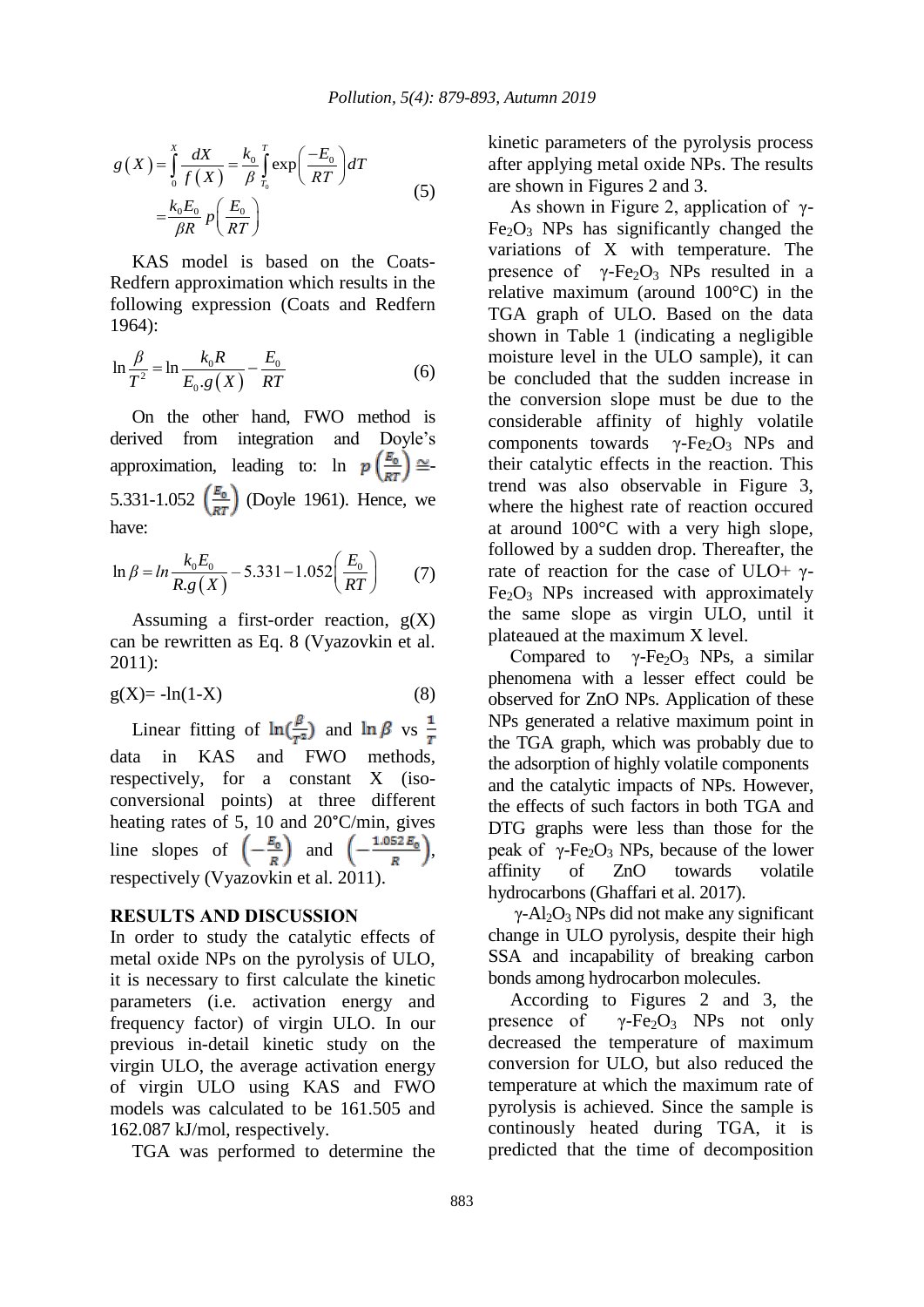decreases when  $\gamma$ -Fe<sub>2</sub>O<sub>3</sub> NPs are present in the sample.

Since TGA results were indicative of negligible impacts of  $\gamma$ -Al<sub>2</sub>O<sub>3</sub> NPs on ULO pyrolysis, further kinetic studies were only performed in the case of  $γ$ -Fe<sub>2</sub>O<sub>3</sub> and ZnO using KAS and FWO models.

Figure 4 shows the TGA results for ULO pyrolysis in the prsence of  $\gamma$ -Fe<sub>2</sub>O<sub>3</sub> NPs at three different heating rates.



**Fig. 2***.* **TGA curves for ULO pyrolysis in the presence and absence of MNPs, at the heating rate of 20 °C/min**



**Fig. 3***.* **DTG curves for ULO pyrolysis in the presence and absence of nanomaterials, at the heating rate of 20 °C/min**



**Fig. 4***.* **TGA results for ULO pyrolysis in the presence of γ-Fe2O<sup>3</sup> NPs at three heating rates of 5, 10 and 20 ˚C/min.**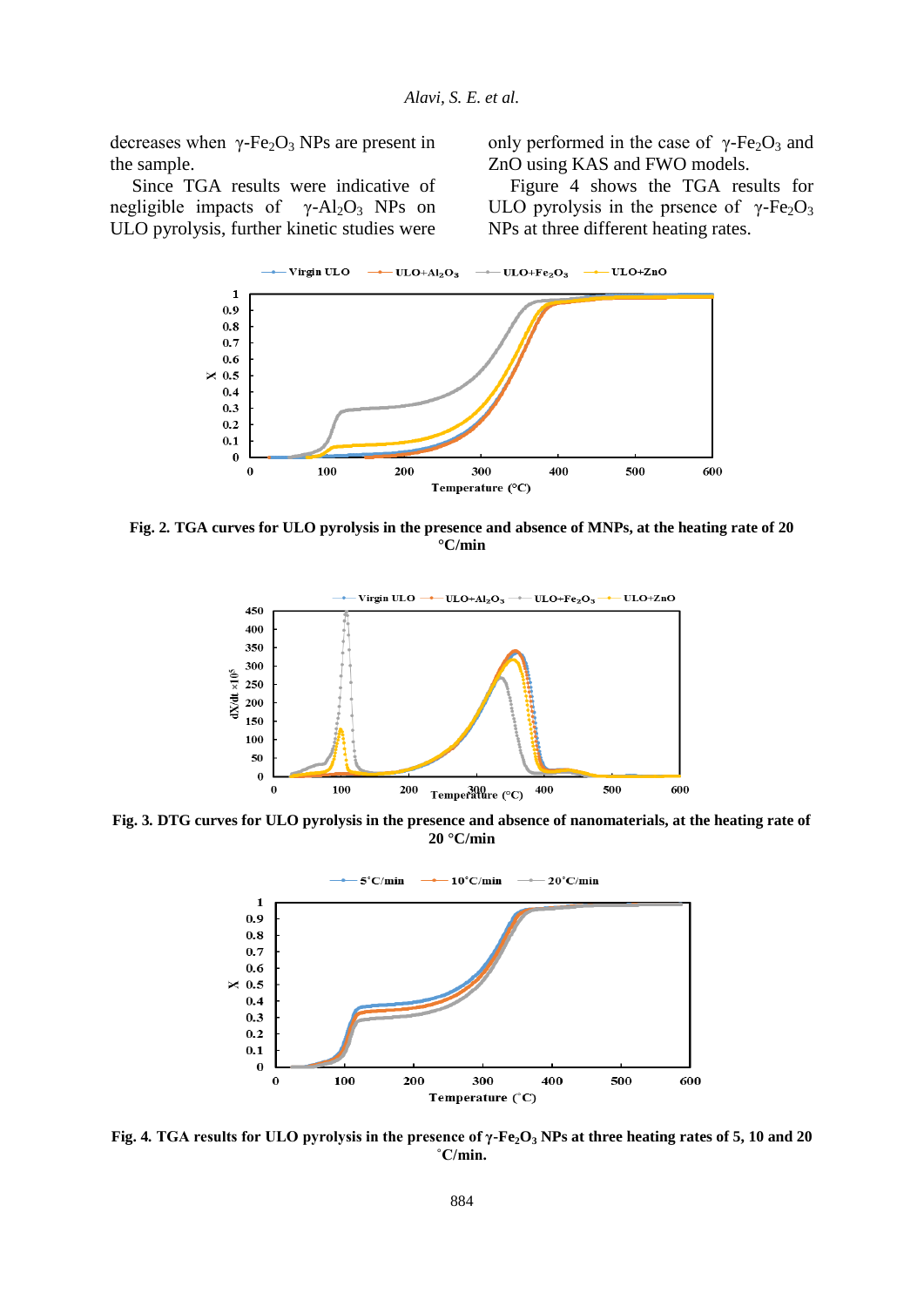As depicted in Figure 4, there was a sharp increase in X in the range of 80 to  $120^{\circ}$ C, which was predictable based on Figures 2 and 3. This increase was mainly due to the significant affinity of  $\gamma$ -Fe<sub>2</sub>O<sub>3</sub> NPs towards highly volatile components. Increasing the heating rate shifted the sharp growth zone to higher temperatures, though the maximum X level (up to which the process could continue with an intensive slope) decreased.

Besides, when the degree of conversion reached its maximum level, the intensity of variation with temperature decreased and the corresponding graph was almost a horizontal line.

The temperature at which the process reached the maximum conversion level was variable, depending on the heating rate. According to Figure 4, as the heating rate increased, the process reached the maximum conversion after a longer time duration, in comparison with lower heating rates.

According to Figure 2 and 4, it can also be concluded that in the presence of  $\gamma$ - $Fe<sub>2</sub>O<sub>3</sub>$  NPs, decomposition mainly occures in the temerature range of 100 to 380 ˚C, which is considerably lower than that for virgin ULO (230 to 400˚C).

Figure 5 depictes the differential thermogravimetric graph (DTG) of ULO+  $γ$ -Fe<sub>2</sub>O<sub>3</sub> NPs, which was used as the basis of pyrolysis kinetic studies.

As shown in Figure 5, the temperatures at which maximum X occured at different heating rates were very close. Besides, the maximum rate of conversion in pyrolysis was directly dependent on the heating rate. As the heating rate increased, the maximum rate of conversion was also increased.

As explained in the Materials and methods section, in order to calculate the kinetic parameters, it is necessarry to perform linear fitting according to Eqs. 2 to 6. Figure 6 shows the graph of ln  $(\frac{\beta}{T^2})$  vs  $\frac{1}{T}$ for ten different conversions at three heating rates of 5, 10 and 20°C/min, which gives the kinetic parameters of pyrolysis through KAS model.

Table 3 shows the kinetic parameters of ULO pyrolysis in the presence of  $\gamma$ -Fe<sub>2</sub>O<sub>3</sub> NPs which were obtained based on the slopes and intercepts of the fitted lines in Figure 6.



**Fig. 5. Changes in the rate of conversion (dX/dt) vs. temperature at heating rates of 5, 10 and 20 °C/min for the pyrolysis of ULO+**  $\gamma$ **-Fe<sub>2</sub>O<sub>3</sub> NPs**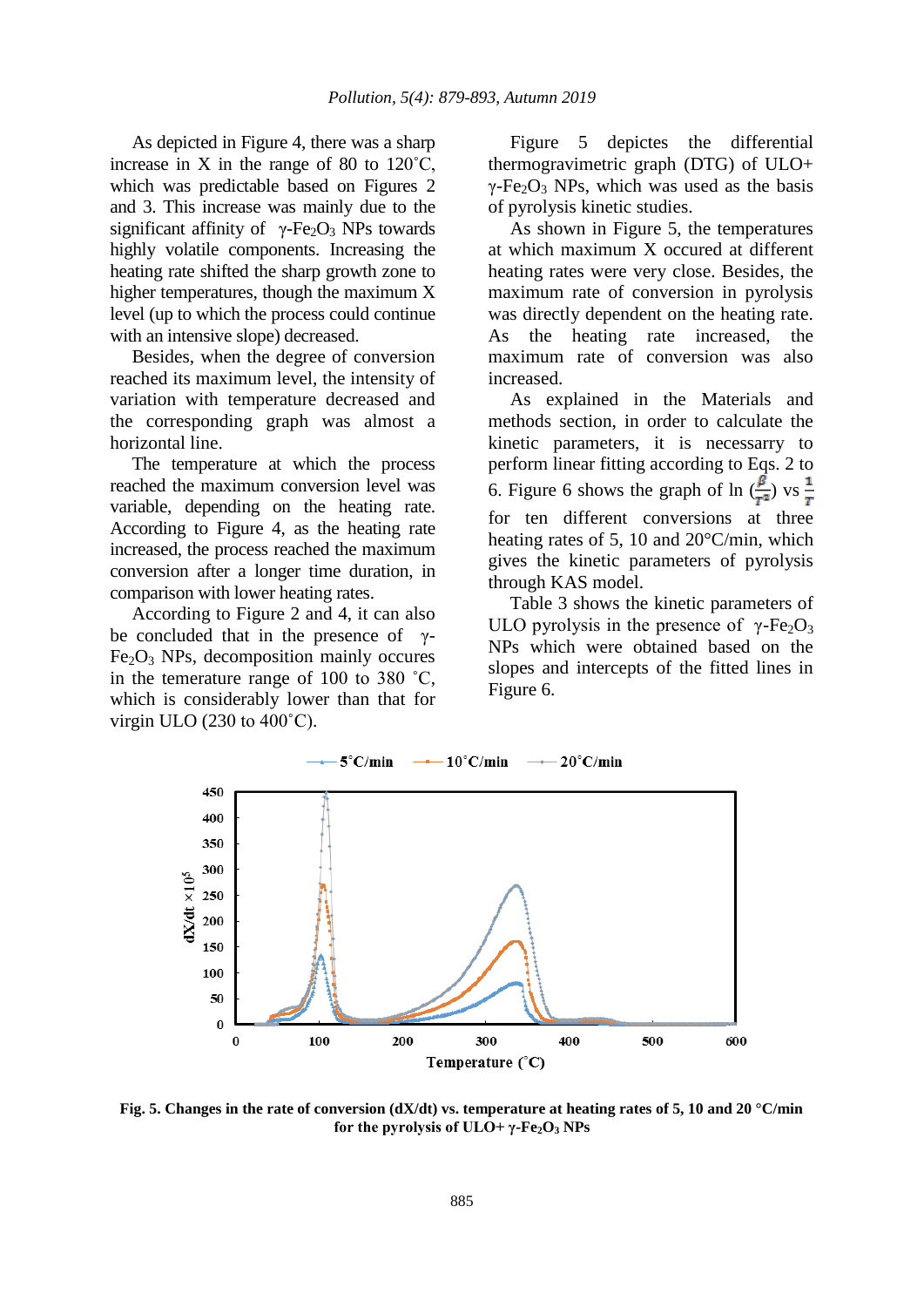



**Fig. 6. ln (β/T<sup>2</sup> ) vs 1/T data for ULO+ γ-Fe2O<sup>3</sup> NPs at different degrees of conversions (X) and heating rates of 5, 10, 20 °C/min for calculation of pyrolysis kinetic parameters using KAS model.**

| $\mathbf{X}(\mathcal{C})$ | <b>Activation Energy (kJ/mol)</b> | <b>Arrhenius Constant</b> | $R^2$  |
|---------------------------|-----------------------------------|---------------------------|--------|
| 10                        | 115.156                           | $5.5E+10$                 | 0.9515 |
| 20                        | 112.53                            | $4.6E + 09$               | 0.9975 |
| 30                        | 101.901                           | $1.4E + 08$               | 0.9973 |
| 40                        | 115.188                           | $1.1E + 09$               | 0.9783 |
| 50                        | 132.236                           | $2.5E+10$                 | 0.9861 |
| 60                        | 139.740                           | $7.4E+10$                 | 0.9867 |
| 70                        | 143.705                           | $1E+11$                   | 0.9778 |
| 80                        | 154.545                           | $6E+11$                   | 0.9817 |
| 90                        | 178.262                           | $4.2E+13$                 | 0.9660 |
| 95                        | 198.706                           | $1.3E+15$                 | 0.9796 |

**Table 3. Kinetic parameters of the pyrolysis of ULO+ γ-Fe2O<sup>3</sup> NPs using the KAS method**

According to Figure 6, the average activation energy for pyrolysis of ULO in the presence of  $γ$ -Fe<sub>2</sub>O<sub>3</sub> NPs was 133.511 kJ/mol. In other words,  $\gamma$ -Fe<sub>2</sub>O<sub>3</sub> NPs significantly decreased the activation energy of ULO pyrolysis and consequently increased the process rate.

FWO is another model that can be used to calculate the kinetic parameters of ULO pyrolysis. Figure 7 illustrates the variations of  $\ln \beta$  vs. 1/T, which gives the kinetic parameters of pyrolysis in FWO model.

Similar to KAS model, in the case of FWO model, the activation energ and frequency factor for ULO+  $\gamma$ -Fe<sub>2</sub>O<sub>3</sub> NPs pyrolysis were also calculated from the slopes and intrcepts of the fitted lines, as indicated in Table 4.

Based on the data shown in Figure 7, the average activation energy was 138.289 kJ, being approximately equal to the activaton energy calculated from KAS model. This means that regardless of the kinetic model,  $\gamma$ -Fe<sub>2</sub>O<sub>3</sub> NPs noticeably decreased the activation energy of ULO pyrolysis, which is the most important evidence for their catalytic effect.

Similar to the case of  $\gamma$ -Fe<sub>2</sub>O<sub>3</sub> NPs, TGA and DTG graphs for ZnO NPs were first obtained for subsequent kinetic studies. Figures 8 and 9 show the TGA and DTG graphs for ULO+ZnO NPs pyrolysis, respectively.

Similar to Figures 4 and 5, the temperature dependencies of maximum X and maximum rate of conversion are obvious in Figures 8 and 9.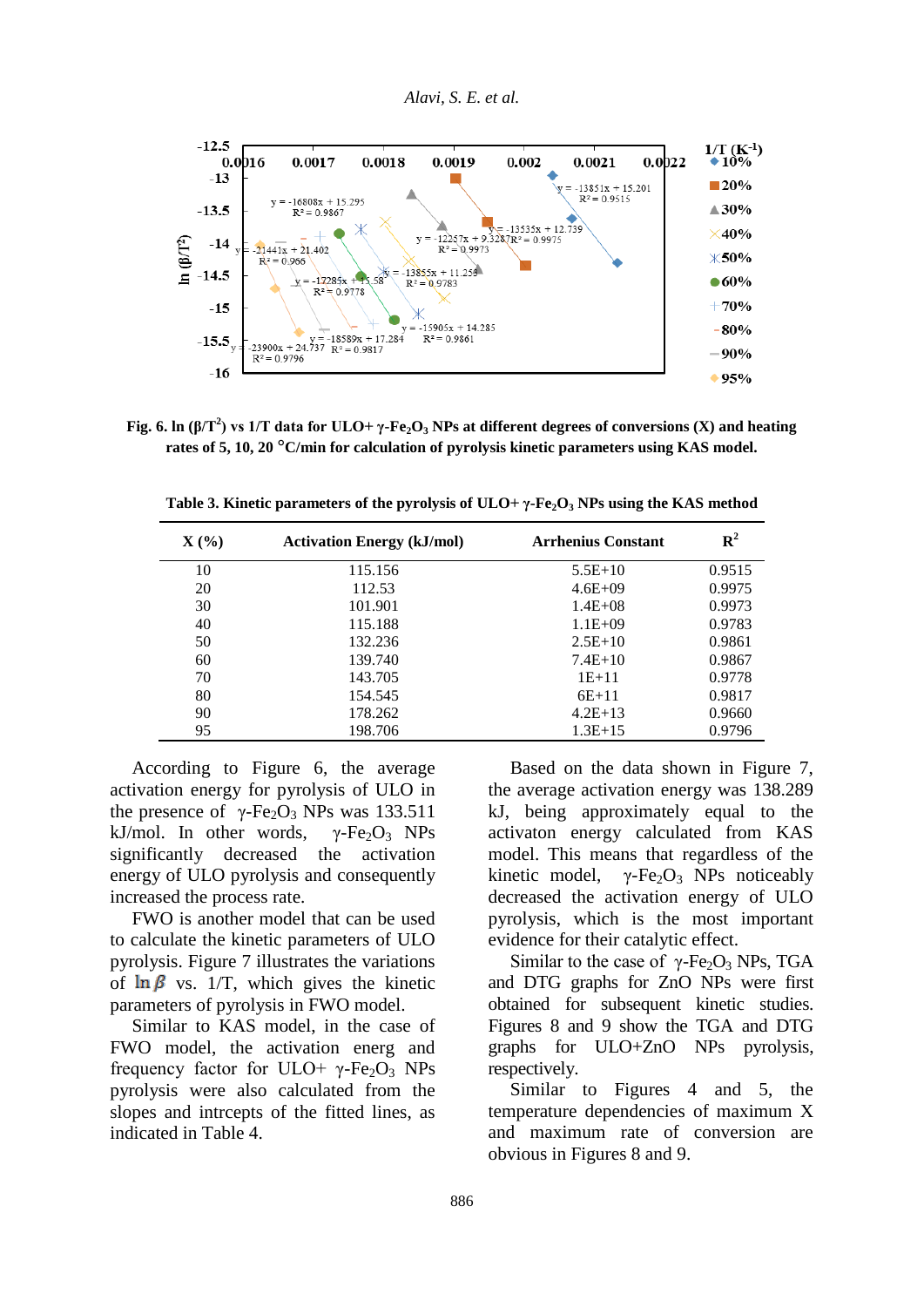

**Fig. 7. ln (β) vs. 1/T data for ULO+ γ-Fe2O<sup>3</sup> NPs at different degrees of conversion (X) and heating rates of 5, 10, 20 °C/min for calculation of pyrolysis kinetic parameters using FWO model**

| $\mathbf{X}$ (%) | <b>Activation Energy (kJ/mol)</b> | <b>Arrhenius Constant</b> | $\mathbf{R}^2$ |
|------------------|-----------------------------------|---------------------------|----------------|
| 10               | 112.860                           | $2.2E+09$                 | 0.9545         |
| 20               | 122.936                           | $8.4E + 09$               | 0.9811         |
| 30               | 127.904                           | $1.5E+10$                 | 0.9868         |
| 40               | 129.557                           | $1.5E+10$                 | 0.9833         |
| 50               | 133.250                           | $2.5E+10$                 | 0.9854         |
| 60               | 137.253                           | $4.6E+10$                 | 0.9864         |
| 70               | 140.312                           | $6.9E+10$                 | 0.9774         |
| 80               | 150.081                           | $4.4E+11$                 | 0.9813         |
| 90               | 174.213                           | $4.8E+13$                 | 0.9650         |
| 95               | 194.504                           | $1.9E+15$                 | 0.9785         |

**Table 4. Kinetic parameters of the pyrolysis of ULO+ γ-Fe2O<sup>3</sup> NPs using FWO method**



**Fig. 8. TGA results for the pyrolysis of ULO+ZnO NPs at three heating rates of 5, 10 and 20 ˚C/min**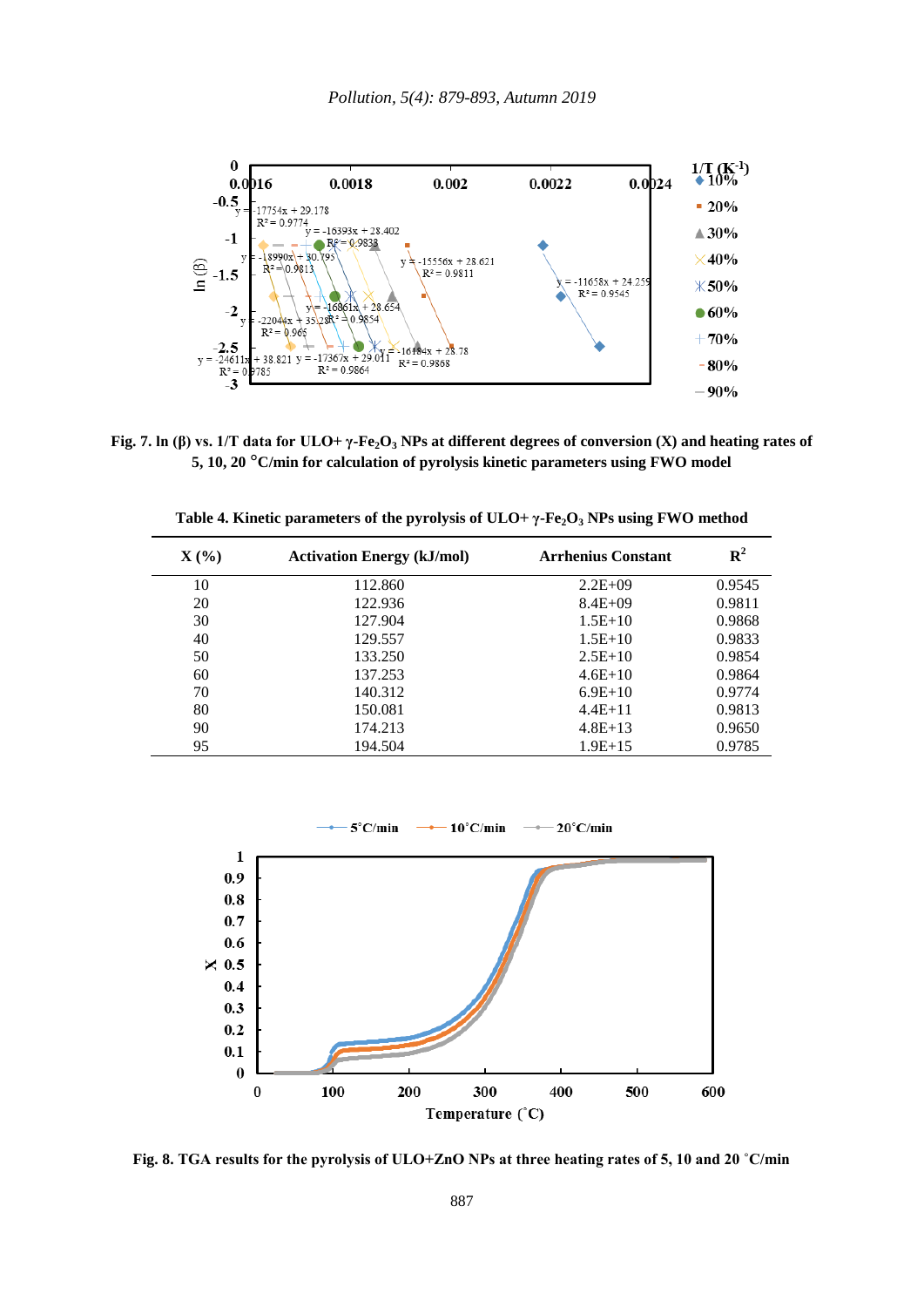



**Fig. 9. Changes in the rate of conversion (dX/dt) vs. temperature at heating rates of 5, 10 and 20 °C/min for the pyrolysis of ULO+ZnO NPs** 

Figure 10 shows the graph of ln  $(\frac{\beta}{r^2})$  vs.  $\frac{1}{T}$ for ten different conversions at three heating rates of 5, 10 and 20°C/min for the pyrolysis of ULO+ZnO NPs using KAS model.

Based on Figure 10, in this case, the average activation energy was 155.568 kJ/mol. According to Figure 3, it was predicted that ZnO NPs can increase the reaction rate in comparison with the virgin ULO, but their impact would not be as strong as  $\gamma$ -Fe<sub>2</sub>O<sub>3</sub> NPs. The results of kinetic study confirmed the accurateley of our prediction.

Similar to the case of  $\gamma$ -Fe<sub>2</sub>O<sub>3</sub> NPs, here we applied FWO model to validate the results of kinetic analysis. Figure 11 shows ln β vs.  $\frac{1}{\tau}$  data for ULO+ZnO NPs, which are the basis of kinetic calculations in FWO model.

Table 6 shows the kinetic parameters obtained from Figure 11.



**Fig. 10. ln (β/T<sup>2</sup> ) vs. 1/T data for ULO+ZnO NPs at different degrees of conversion (X) and heating rates of 5, 10, 20 °C/min for calculation of pyrolysis kinetic parameters using KAS model**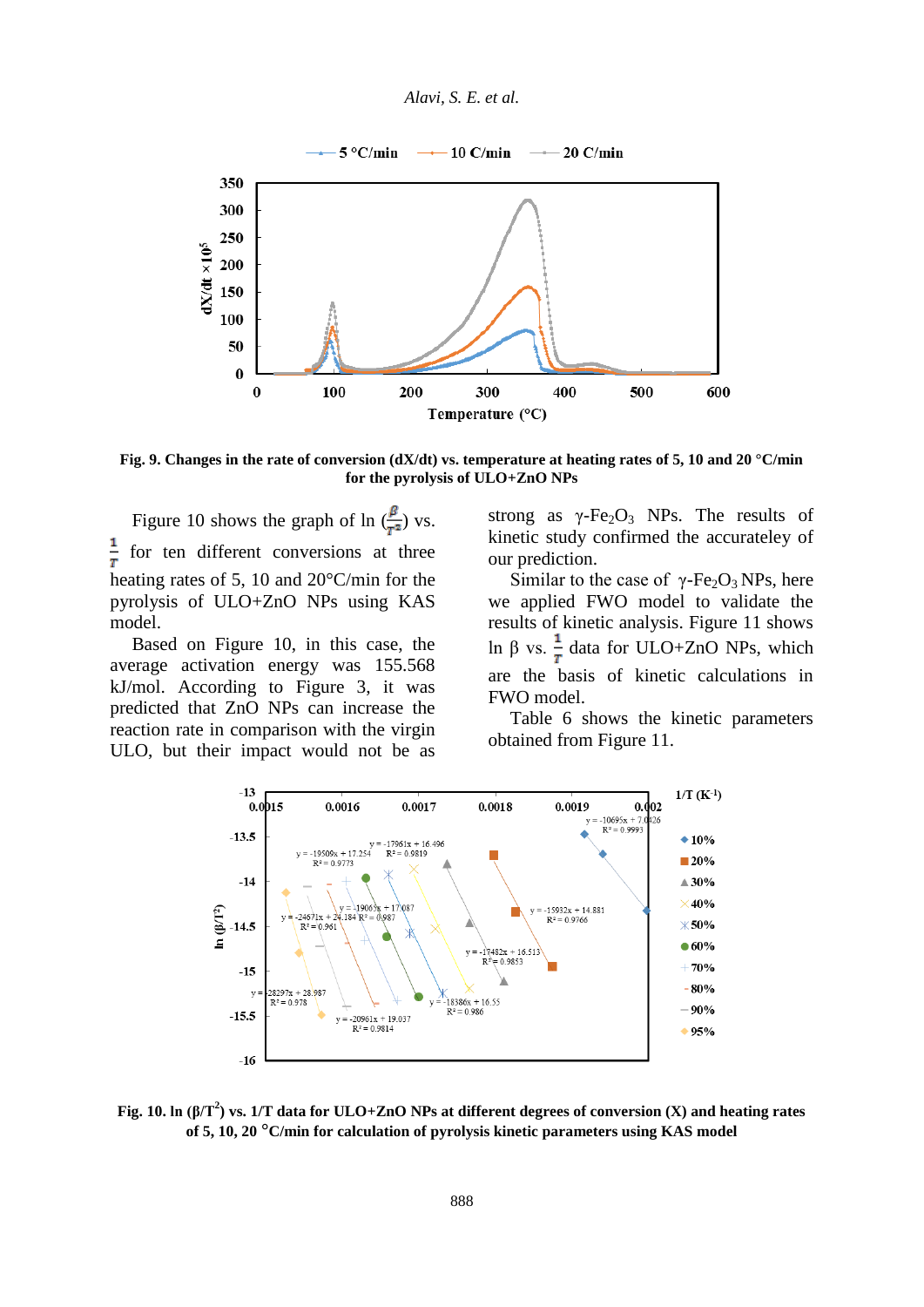| $\mathbf{X}(\mathcal{C})$ | <b>Activation Energy (kJ/mol)</b> | <b>Arrhenius Constant</b> | ${\bf R}^2$ |
|---------------------------|-----------------------------------|---------------------------|-------------|
| 10                        | 88.921                            | $1.2E + 07$               | 0.9993      |
| 20                        | 132.455                           | $4.6E+10$                 | 0.9766      |
| 30                        | 145.347                           | $2.6E+11$                 | 0.9853      |
| 40                        | 149.330                           | $2.6E+11$                 | 0.9819      |
| 50                        | 152.858                           | $2.8E+11$                 | 0.9860      |
| 60                        | 158.506                           | $5E+11$                   | 0.9870      |
| 70                        | 162.196                           | $6.1E+11$                 | 0.9773      |
| 80                        | 174.271                           | $3.9E+12$                 | 0.9814      |
| 90                        | 205.113                           | $7.9E+14$                 | 0.9610      |
| 95                        | 235.265                           | $1.1E+17$                 | 0.9780      |

**Table 5. Kinetic parameters of the pyrolysis of ULO+ ZnO NPs using KAS method**



**Fig. 11. ln (β) vs. 1/T data for ULO+ZnO NPs at different degrees of conversion (X) and heating rates of 5, 10, 20 °C/min for calculation of pyrolysis kinetic parameters using FWO model**

| $\mathbf{X}(\mathcal{C})$ | <b>Activation Energy (kJ/mol)</b> | <b>Arrhenius Constant</b> | $\mathbf{R}^2$ |
|---------------------------|-----------------------------------|---------------------------|----------------|
| 10                        | 128.395                           | $1.38E+10$                | 0.9441         |
| 20                        | 140.318                           | $6.23E+10$                | 0.9795         |
| 30                        | 146.075                           | $1.16E+11$                | 0.9858         |
| 40                        | 147.814                           | $1.06E + 11$              | 0.9819         |
| 50                        | 152.127                           | $1.87E + 11$              | 0.9843         |
| 60                        | 156.834                           | $3.61E + 11$              | 0.9854         |
| 70                        | 160.328                           | $5.54E+11$                | 0.9752         |
| 80                        | 172.162                           | $4.48E+12$                | 0.9796         |
| 90                        | 201.720                           | $9.9E + 14$               | 0.9605         |
| 95                        | 227.290                           | $8.02E+16$                | 0.9758         |

**Table 6. Kinetic parameters of the pyrolysis of ULO+ ZnO NPs using FWO method**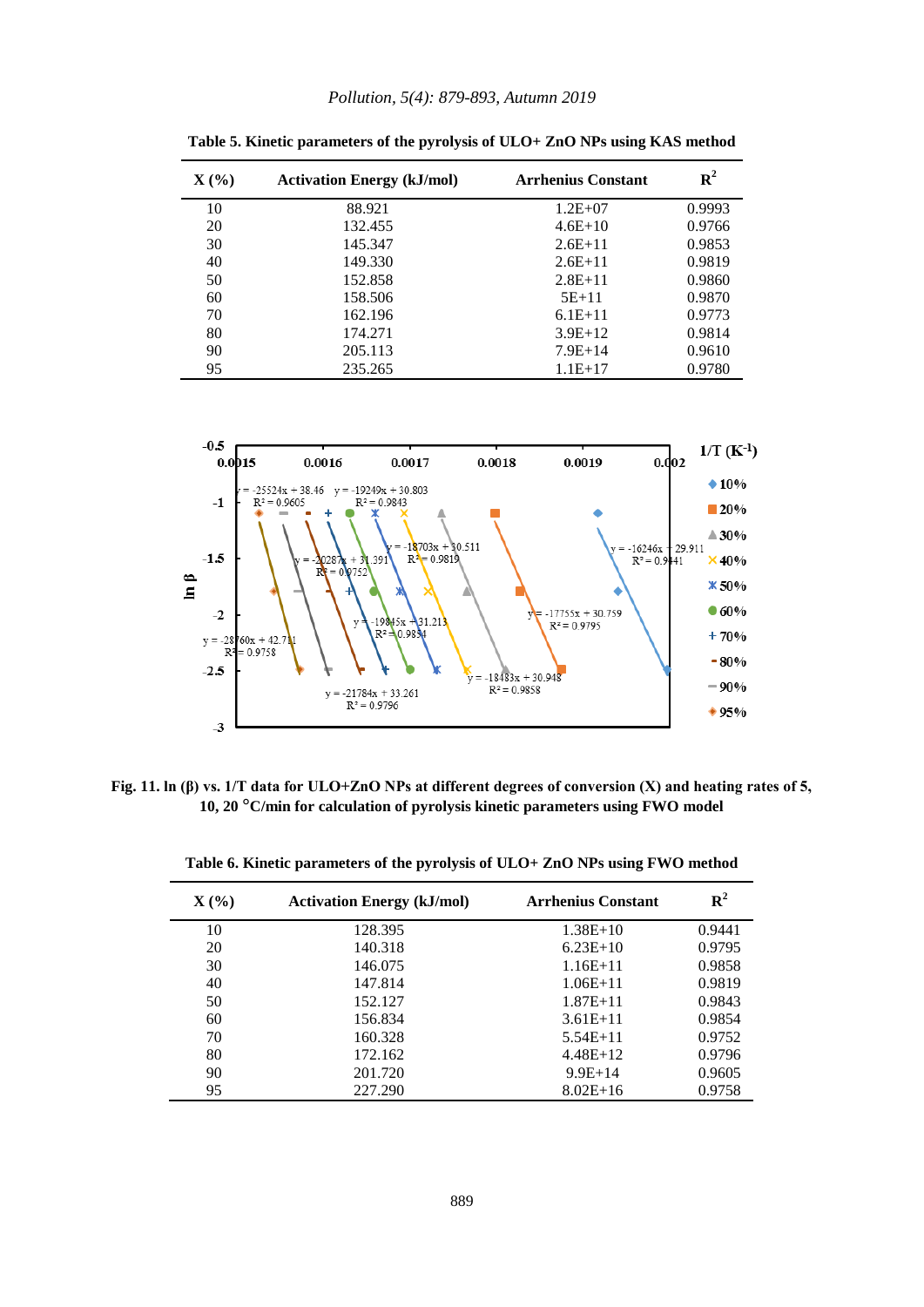The average activation energy for pyrolysis of ULO+ZnO NPs was calculated to be 158.501 kJ/mol using FWO model, which was close to the results of KAS method, indicating the validity of calculations. Figures 12 and 13 show the variations of activation energy vs. X in the ULO sample in the presence of  $\gamma$ -Fe<sub>2</sub>O<sub>3</sub> and ZnO NPs using KAS and FWO models, respectively.

As illustrated in Figure 12 and 13, the results of KAS and FWO methods for activation energy calculation were not significantly different, indicating that the kinetic study was valid and the results were reliable.

Besides, according to Figures 12 and 13, the activation energy of pyrolysis increased with the increase in the degree of conversion. A higher degree of conversion is indicative of heavier components which require higher levels of energy for evaporation/cracking. Therefore, it is rational to expect that activation energy slightly increases with the increase in the degree of conversion.



**Fig. 12**. **Activation energy vs degree of conversion in KAS and FWO models for ULO+ γ-Fe2O<sup>3</sup>**



**Fig. 13**. **Activation energy vs degree of conversion in KAS and FWO models for ULO+ZnO**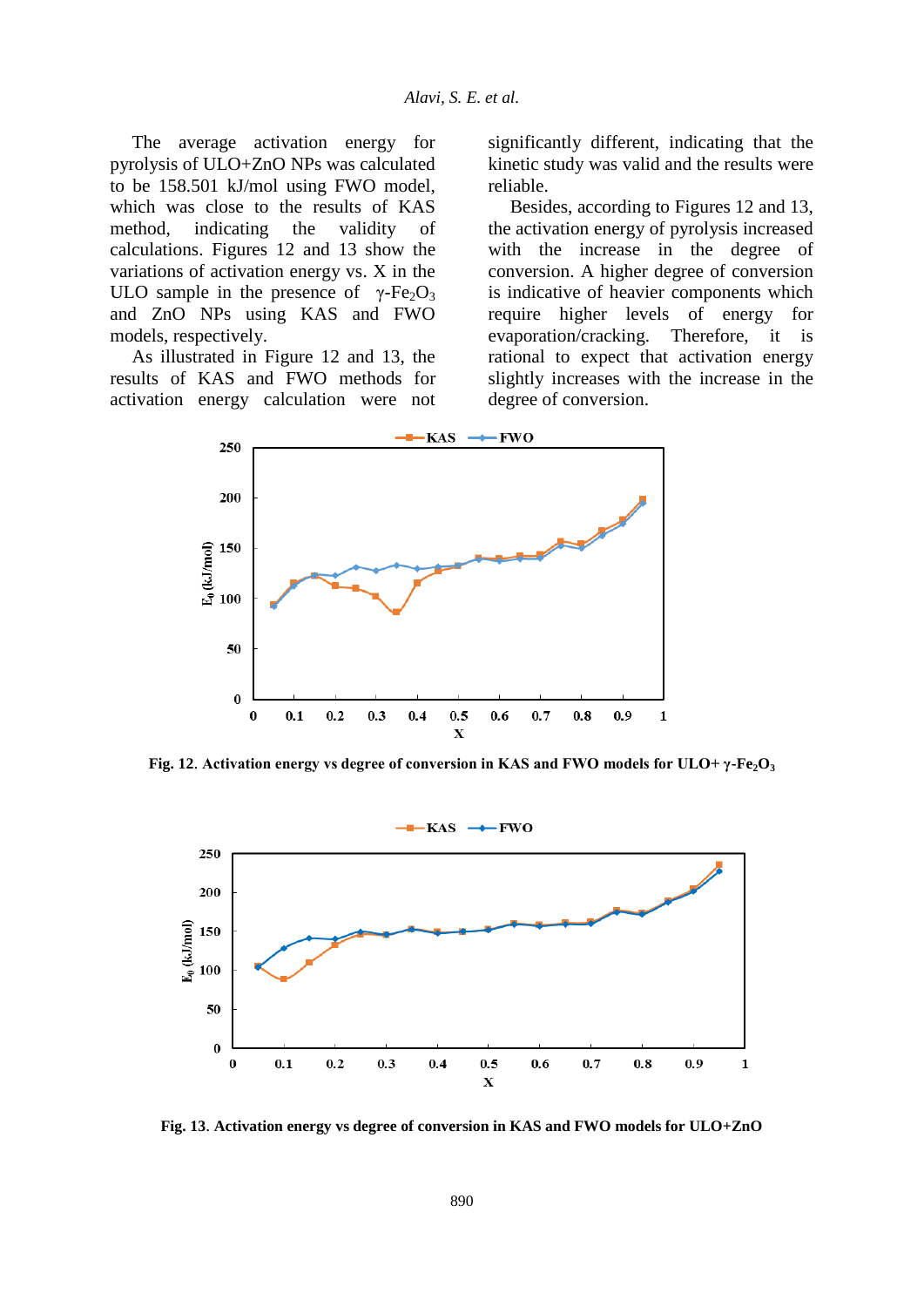The relations between  $E_0$  and  $k_0$  are in the form of Eqs. 9 to 12 based on FWO and KAS methods for ULO in the presence of  $\gamma$ -Fe<sub>2</sub>O<sub>3</sub> and ZnO NPs, respectively (see Figure 14).

2  $\ln k_{0, ZnO_{KAS}} = 0.1411E_0 + 5.1904$ ,  $R^2 = 0.9667$ (9)

$$
\ln k_{0, ZnO_{FWD}} = 0.1590E_0 + 2.1897, R^2 = 0.9879 \tag{10}
$$

 $_{2}O_{3KAS} = 0.1497E_0 + 4.6034, R^2$  $\ln k_{0, Fe_2O_{3KAS}} = 0.1497E_0 + 4.6034$ ,  $R^2 = 0.9097$ (11)

$$
\ln k_{0,Fe_2O_{\text{3FWO}}} = 0.1695E_0 + 1.7235 \, R^2 = 0.9888 \qquad (12)
$$

According to Figure 14 and Eqs. 9 to 12, it can be concluded that the correlation between kinetic parameters using FWO model is more accurate than those determined through KAS model.

It can be concluded from the results that the catalytic strength of the nanoparticles used in this study is as follows:

γ-Fe<sub>2</sub>O<sub>3</sub>> ZnO> γ-Al<sub>2</sub>O<sub>3</sub>

which is deductable from the impact they have on activation energy.



**Fig. 14**. **ln (k0) vs E<sup>0</sup> in ULO pyrolysis in the presence of γ-Fe2O<sup>3</sup> and ZnO NPs using KAS and FWO models**

According to Fig. 2,  $\gamma$  -iron oxide nanoparicles make a noticeable change in the hydrcarbons conversion in the thermal range of <100˚C which can be mainly due to the high affinity of  $\gamma$ -Fe<sub>2</sub>O<sub>3</sub> nanoparticles for absorption of highly-volatile hydrocarbons. γ -iron oxide nanoparticles usually show a core-shell structure with elemental Fe in the core and iron ions in the shell. A combination of electron donation from the core and absorption by the shell is the mechanism which significantly enhances the catalytic strength of iron NPs (Guerra et al. 2018; Raychoudhury and Scheytt 2013).

## **CONCLUSION**

The presence of a wide range of hazardous hydrocarbons in used lubricating oil (ULO) and its high viscosity make it a dangerous pollutant which needs to be treated before being discharged into the environment. The high content of hydrocarbons in this substance has motivated researchers to find an efficient method for their recovery from ULO, which not only neutralizes the harms of this pollutant, but also can significantly make the process more economic. In recent years, the pyrolysis process has attracted a great deal of scientific attention. However, its highly energy and time consuming nature has made it impossible to use pyrolysis in large industrial scales. Utilization of materials with catalytic capabilities can significantly help to improve the kinetics of this process. Metal oxide NPs such as  $γ$ - $Al_2O_3$ ,  $\gamma$ -Fe<sub>2</sub>O<sub>3</sub> and ZnO are among the most applicable catalysts which have been widely utilized in environmental applications in recent years, especially for hydrocarbon recovery. In this research, the catalytic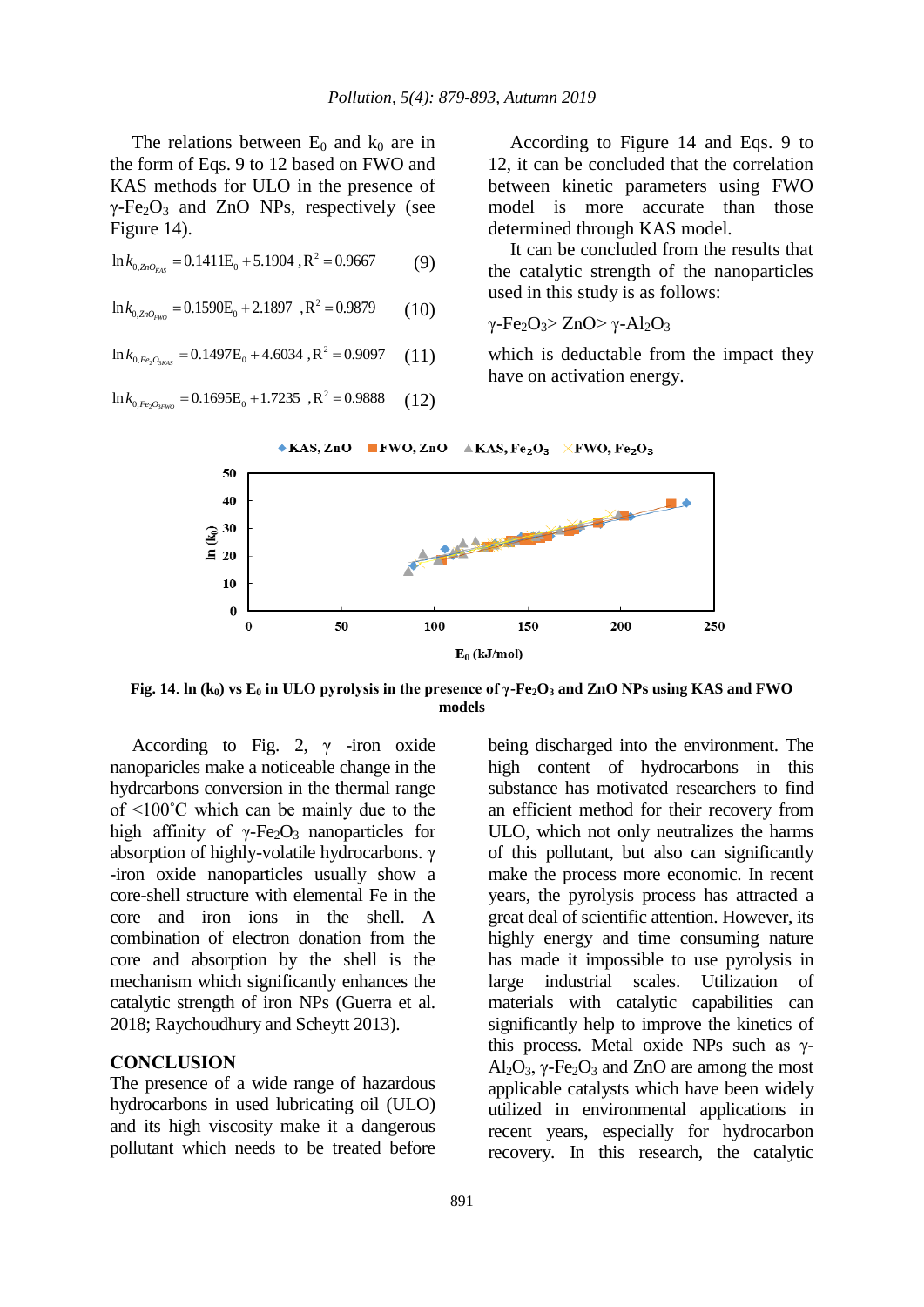effects of these three nanoparticles were studied and it was concluded that  $\gamma$ -Fe<sub>2</sub>O<sub>3</sub> NPs can significantly decrease the activation energy of the pyrolysis process and kinetically improve the whole process. Though the effects of ZnO NPs were not as intensive as  $Fe<sub>2</sub>O<sub>3</sub>$ , but their performance was better than  $\gamma$ -Al<sub>2</sub>O<sub>3</sub> NPs which showed no noticeable catalytic activity towards ULO pyrolysis. The results of this research can be a very good basis for further studies on catalytic effects of other metallic nanoparticles or a specific combination of such materials for hydrocarbon recovery from different oily wastes.

### **REFERENCES**

Aboulkas, A. and El Harfi, K. (2008). Study of the Kinetics and Mechanisms of Thermal Decomposition of Moroccan Tarfaya Oil Shale and Its Kerogen. Oil Shale 25(4).

Armstrong, R., Baschung, B., Booth, D. and Samirant, M. (2003). Enhanced propellant combustion with nanoparticles. Nano Letters 3(2):253-255.

Barneto, A.G., Moltó, J., Ariza, J. and Conesa, J.A. (2014). Thermogravimetric monitoring of oil refinery sludge. Journal of Analytical and Applied Pyrolysis 105:8-13.

Bera, A. and Belhaj, H. (2016). Application of nanotechnology by means of nanoparticles and nanodispersions in oil recovery-A comprehensive review. Journal of Natural Gas Science and Engineering 34:1284-1309.

Biyouki, A.A., Hosseinpour, N., Bahramian, A. and Vatani, A. (2017). In-situ upgrading of reservoir oils by in-situ preparation of NiO nanoparticles in thermal enhanced oil recovery processes. Colloids and Surfaces A: Physicochemical and Engineering Aspects 520:289-300.

Botas, J.A., Moreno, J., Espada, J.J., Serrano, D.P. and Dufour, J. (2017). Recycling of used lubricating oil: Evaluation of environmental and energy performance by LCA. Resources, Conservation and Recycling 125:315-323.

Coats, A.W. and Redfern, J. (1964). Kinetic parameters from thermogravimetric data. Nature 201(4914):68.

Das, V.K., Shifrina, Z.B. and Bronstein, L.M. (2017). Graphene and graphene-like materials in biomass conversion: paving the way to the future. Journal of Materials Chemistry A 5(48):25131-25143.

Doyle, C.D. (1961). Kinetic analysis of thermogravimetric data. Journal of applied polymer science 5(15):285-292.

Flynn, J.H. and Wall, L.A. (1966). General treatment of the thermogravimetry of polymers. J Res Nat Bur Stand 70(6):487-523.

Fuentes, M., Font, R., Gómez-Rico, M. and Martín-Gullón, I. (2007). Pyrolysis and combustion of waste lubricant oil from diesel cars: Decomposition and pollutants. Journal of Analytical and Applied Pyrolysis 79(1-2):215-226.

Gawande, M.B., Goswami, A., Felpin, F.X., Asefa, T., Huang, X., Silva, R., Zou, X., Zboril, R. and R.S. (2016). Cu and Cu-based<br>icles: synthesis and applications in nanoparticles: synthesis and catalysis. Chemical reviews 116(6):3722-3811.

Ghaffari, S.B, Sarrafzadeh, M.H, Fakhroueian, Z., Shahriari, S. and Khorramizadeh, M.R. (2017). Functionalization of ZnO nanoparticles by 3 mercaptopropionic acid for aqueous curcumin delivery: Synthesis, characterization, and anticancer assessment. Materials Science and Engineering: C 79:465-472.

Guerra, F., Attia, M., Whitehead, D. and Alexis, F. (2018). Nanotechnology for environmental remediation: materials and applications. Molecules 23(7):1760.

Hamad, A., Al-Zubaidy, E. and Fayed, M.E. (2005). Used lubricating oil recycling using hydrocarbon solvents. Journal of environmental management 74(2):153-159.

Hassanain, E.M., Yacout, D.M., Metwally, M. and Hassouna, M. (2017). Life cycle assessment of waste strategies for used lubricating oil. The International Journal of Life Cycle Assessment 22(8):1232-1240.

Hosseinpour, N., Mortazavi, Y., Bahramian, A., Khodatars, L. and Khodadadi, A.A. (2014). Enhanced pyrolysis and oxidation of asphaltenes adsorbed onto transition metal oxides nanoparticles towards advanced in-situ combustion EOR processes by nanotechnology. Applied Catalysis A: General 477:159-171.

Jafari, A.J. and Hassanpour, M. (2015). Analysis and comparison of used lubricants, regenerative technologies in the world. Resources, Conservation and Recycling 103:179-191.

Kanokkantapong, V., Kiatkittipong, W., Panyapinyopol, B., Wongsuchoto, P. and Pavasant, P. (2009). Used lubricating oil management options based on life cycle thinking. Resources, Conservation and Recycling 53(5):294-299.

Kim, S.S., Chun, B.H. and Kim, S.H. (2003). Non-